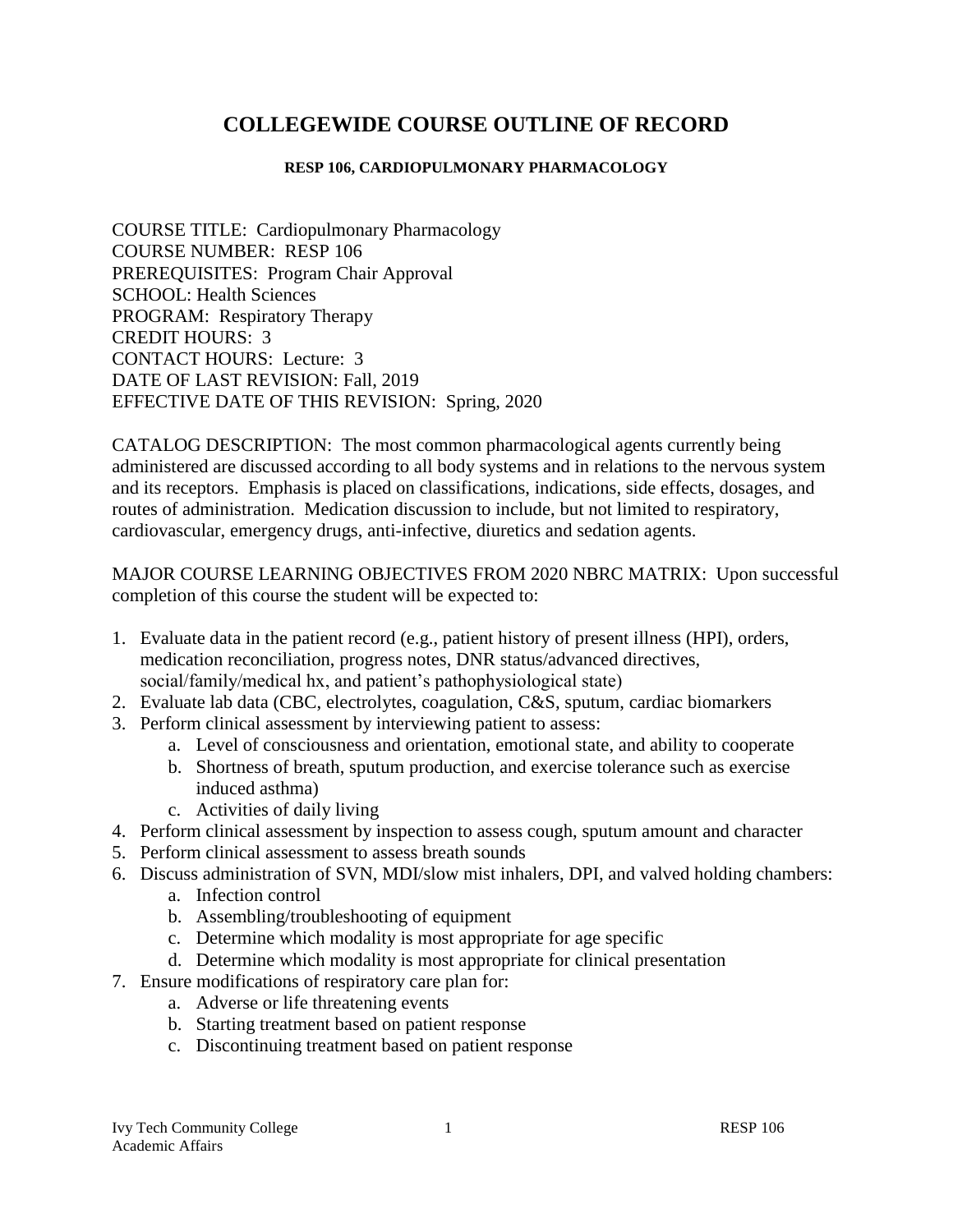- 8. Ensure modifications of respiratory care plan by recommending and implementing treatments based on patient response and national guidelines (ARDS Net, NAEPP, and GOLD) for selective diseases
- 9. Administer medications and specialty gases to ensure modifications are made to the respiratory care plan to include indications, contraindications, hazards, mode of action, classes/subclasses, concentration, doses, names (generic/brand) and frequencies:
	- a. Bronchodilators (Albuterol, Levalbuterol, Salmeterol, Formoterol, Arformoterol, Ipratropium bromide, Tiotropium bromide, Methylxanthines)
	- b. Corticosteroids (Fluticasone, Beclomethasone, Budesonide, Flunisolide, Triamcinolone, Prednisone, Methylprednisolone)
	- c. Combining Medications (Combivent, Duoneb, Advair, Symbicort)
	- d. Mucolytics (Acetylcysteine, Sodium Bicarbonate, Recombinant Human DNAse)
	- e. Pulmonary Vasodilators (Prostacyclins: epoprostenol, IIoprost, Sildenafil, INO)
	- f. Wetting Agents Saline solutions (0.45%, 0.9%, 1.8-15%)
	- g. Leukotriene Modifiers (Montelukast, Zafirlukast, Zileuton)
	- h. Mast Cell Stabilizers (Cromolyn sodium)
	- i. Mucosal Vasoconstrictors/Decongestants (aerosolized racemic epinephrine)
	- j. Inotropic Agents (Digitalis, Digoxin)
	- k. Anti-arrhythmic Agents (Amiodarone, Procainamide, Verapamil, Lidocaine, Atropine, Epinephrine)
	- l. Antianginal Agents (Nitroglycerin)
	- m. Vasodilator Drugs (Nitroprusside, Milrinone)
	- n. Vasoconstrictor/Vasopressor Drugs (Epinephrine, Norepinephrine, Dopamine, Dobutamine)
	- o. Diuretics (Furosemide, Mannitol, Acetazolamide)
	- p. Neuromuscular Blocking Agents (Succinylcholine, Neostigmine, Pancuronium, Vecuronium, Atracurium, Cisatracurium, Rocuronium)
	- q. Sedatives (Alprazolam, Diazepam, Midazolam, Lorazepam)
	- r. Anesthetics (Propofol, Ketamine)
	- s. Analgesics (Morphine, Codeine, Meperidine, Fentanyl, Hydromorphone, Oxycodone, Hydrocodone)
	- t. Surfactant Replacement Therapy (Calfactant, Beractant, Poractant alfa, Lucinactant)
	- u. Antimicrobial agents (Ampicillin, Amoxicillin, Nafcillin, Cephalexin, Cefazolin, Cefaclor, Cefoxitin, Ceftriaxone, Cefepime, Amikacin, Gentamicin, Tobramycin, Vancomycin, Erythromycin, Azithromycin, Isoniazid, Rifampin, Ethambutol, Streptomycin, Cycloserine, Ethionamide)
	- v. Antiviral Agent (Ribavirin)
	- w. Anti-pneumocystis Agent (Pentamidine)
	- x. Vaccines (Respiratory Syncytial Virus Immune Globulin Intravenous, Palivizumab)

## COURSE CONTENT: Topical areas of study include –

Pharmacokinetics / Pharmacodynamics Dosage calculations Peripheral nervous system agents (Cholinergic, Nicotinic, Muscarinic) Respiratory treatments (Antihistamine, Adrenergic, Xanthines, Stimulants)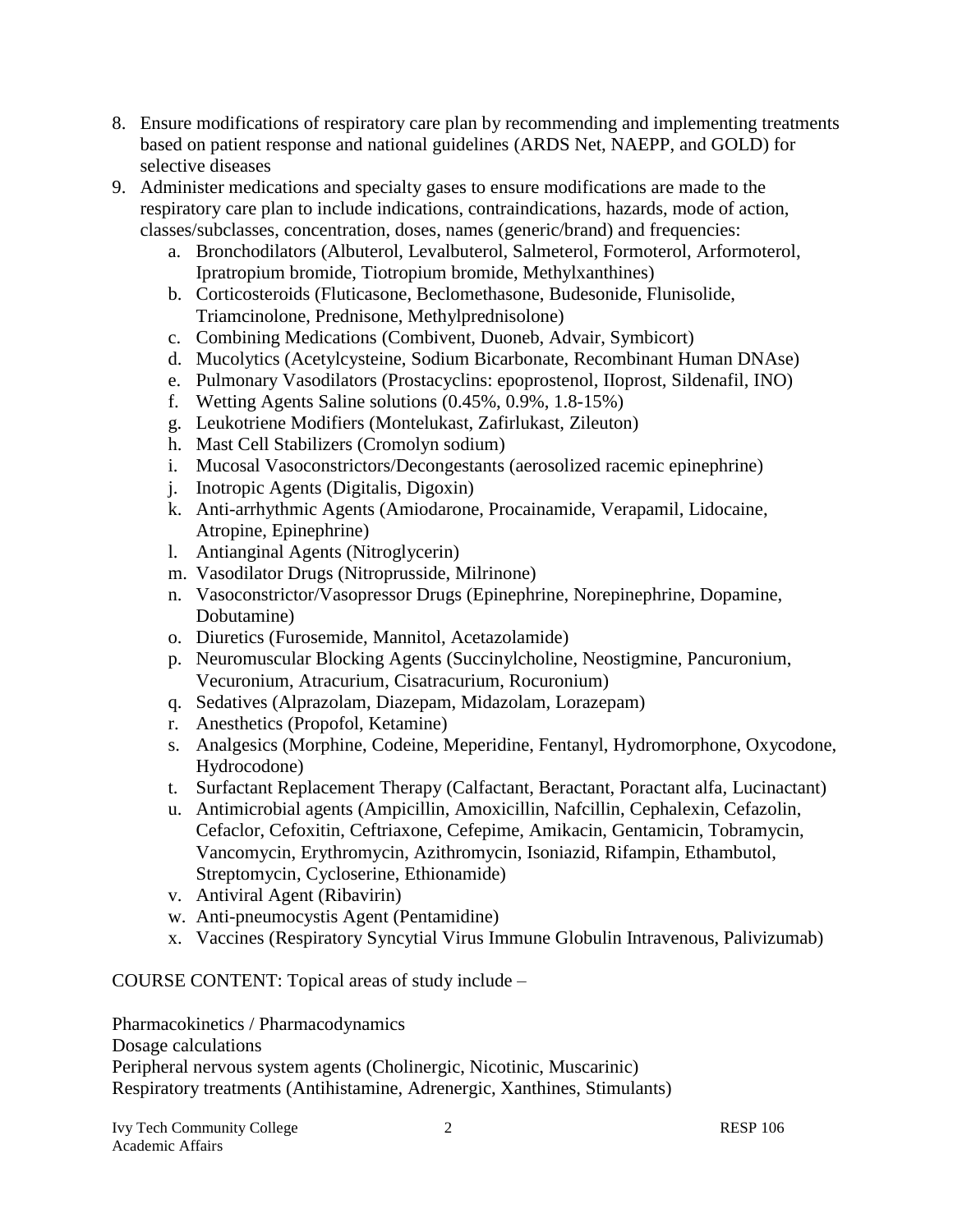**Glucocorticoids** Mucolytic agents Antibacterial medications Antiviral and antifungal agents Cardiovascular agents (Cardiotonics, Antianginals, Antiarrhythmics, Antihypertensive) **Diuretics** Psycho hypnotic Analgesic **Anesthetics** Evaluations

# HOW TO ACCESS THE IVY TECH COMMUNITY COLLEGE LIBRARY:

The Ivy Tech Library is available to students' on- and off-campus, offering full text journals and books and other resources essential for course assignments. Go to<http://www.ivytech.edu/library/> and choose the link for your campus.

# ACADEMIC HONESTY STATEMENT:

The College is committed to academic integrity in all its practices. The faculty value intellectual integrity and a high standard of academic conduct. Activities that violate academic integrity undermine the quality and diminish the value of educational achievement.

Cheating on papers, tests or other academic works is a violation of College rules. No student shall engage in behavior that, in the judgment of the instructor of the class, may be construed as cheating. This may include, but is not limited to, plagiarism or other forms of academic dishonesty such as the acquisition without permission of tests or other academic materials and/or distribution of these materials and other academic work. This includes students who aid and abet as well as those who attempt such behavior.

# ATTENDANCE:

Students are expected to attend and participate regularly in class meetings, online learning activities and other activities assigned as a part of a course of instruction. Faculty are required to report student participation in compliance with institutional policies and federal financial aid guidelines. Faculty and staff shall be sensitive to students' religious beliefs and observances, including an expectation that instructors make reasonable arrangements when a student must miss an exam or other academic exercise due to their religious observance. When notified in advance, and when possible, faculty will make allowances for students to make up missed work.

## COPYRIGHT STATEMENT:

Ivy Tech Community College 3 3 RESP 106 Academic Affairs Students shall adhere to the laws governing the use of copyrighted materials. They must insure that their activities comply with fair use and in no way infringe on the copyright or other proprietary rights of others and that the materials used and developed at Ivy Tech Community College contain nothing unlawful, unethical, or libelous and do not constitute any violation of any right of privacy.